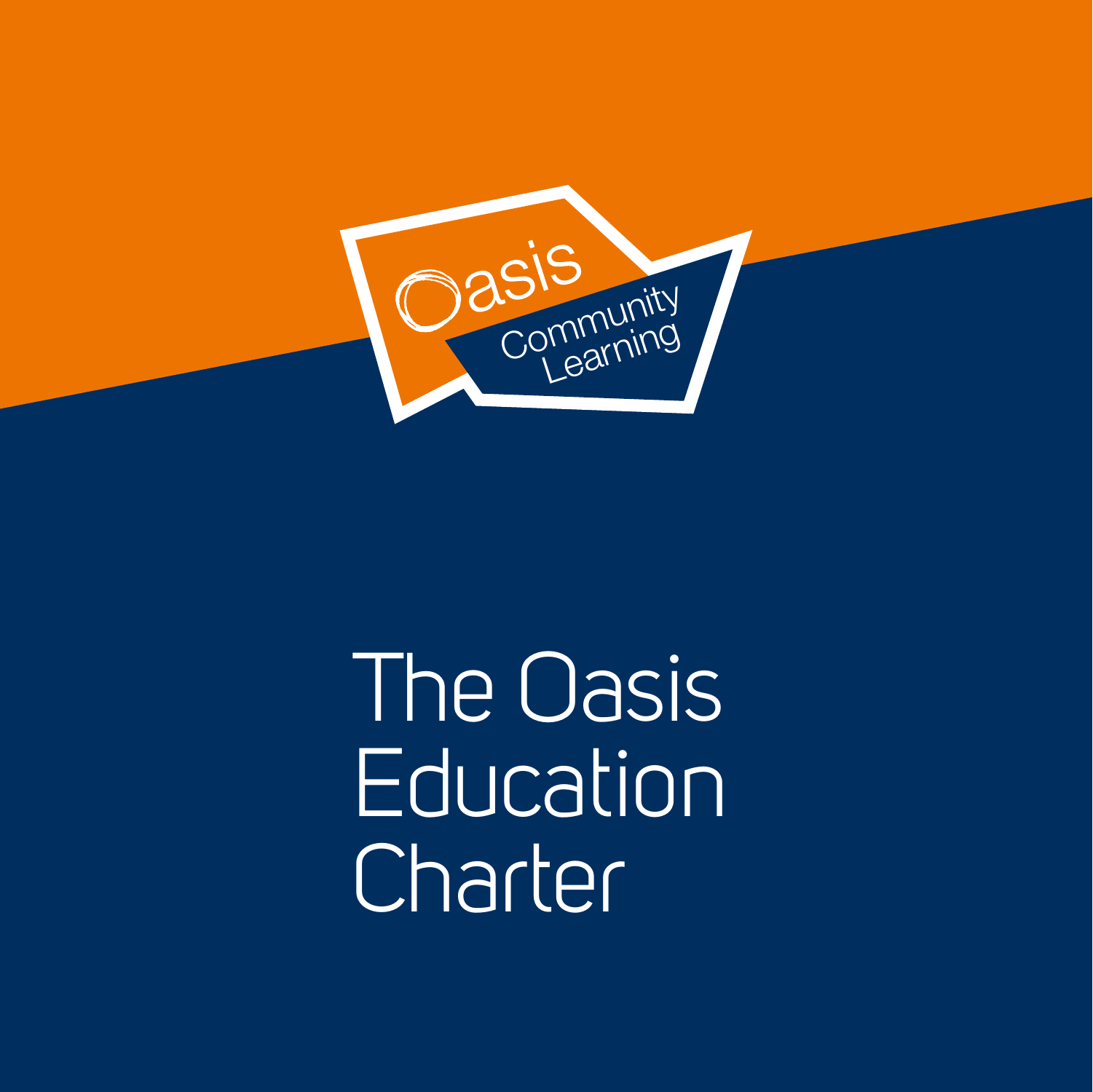## **Ethos + Learning + People + Purpose + Inclusion + Curriculum**

Rooted in what we believe

In partnership with our communities

**Exceptional** strength and opportunity

Who am I? Who am I becoming?

Driven through passion

The heart of educational provision

The Oasis Education Charter

Exceptional Education at the Heart of the Community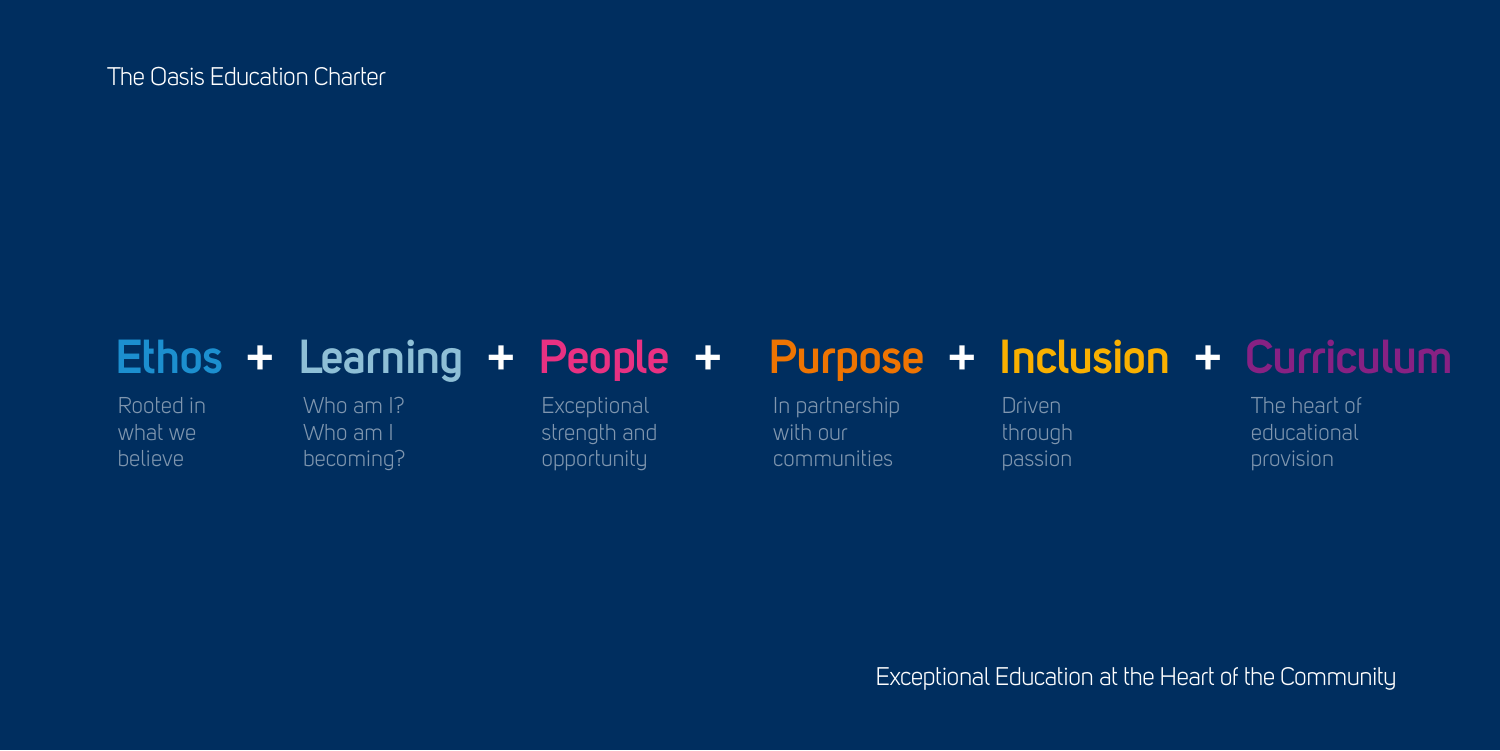**<sup>H</sup>op<sup>e</sup>**

**n<sup>I</sup> <sup>c</sup>lusio<sup>n</sup>**

- 
- 
- 
- 
- 

**<sup>E</sup>qua<sup>l</sup>i<sup>t</sup><sup>y</sup>**

Ō

**<sup>P</sup>erseve**

**ra nce**

## **Oasis Ethos**



The Oasis Education Charter

## Our ethos is rooted in what we believe

and who we are.

- We have a passion to include everyone
- We have a desire to treat everyone equally,
- respecting differences
- We have a commitment to healthy and open relationships
- We have a deep sense of hope that things can change and be transformed
- We persevere and keep going for the long haul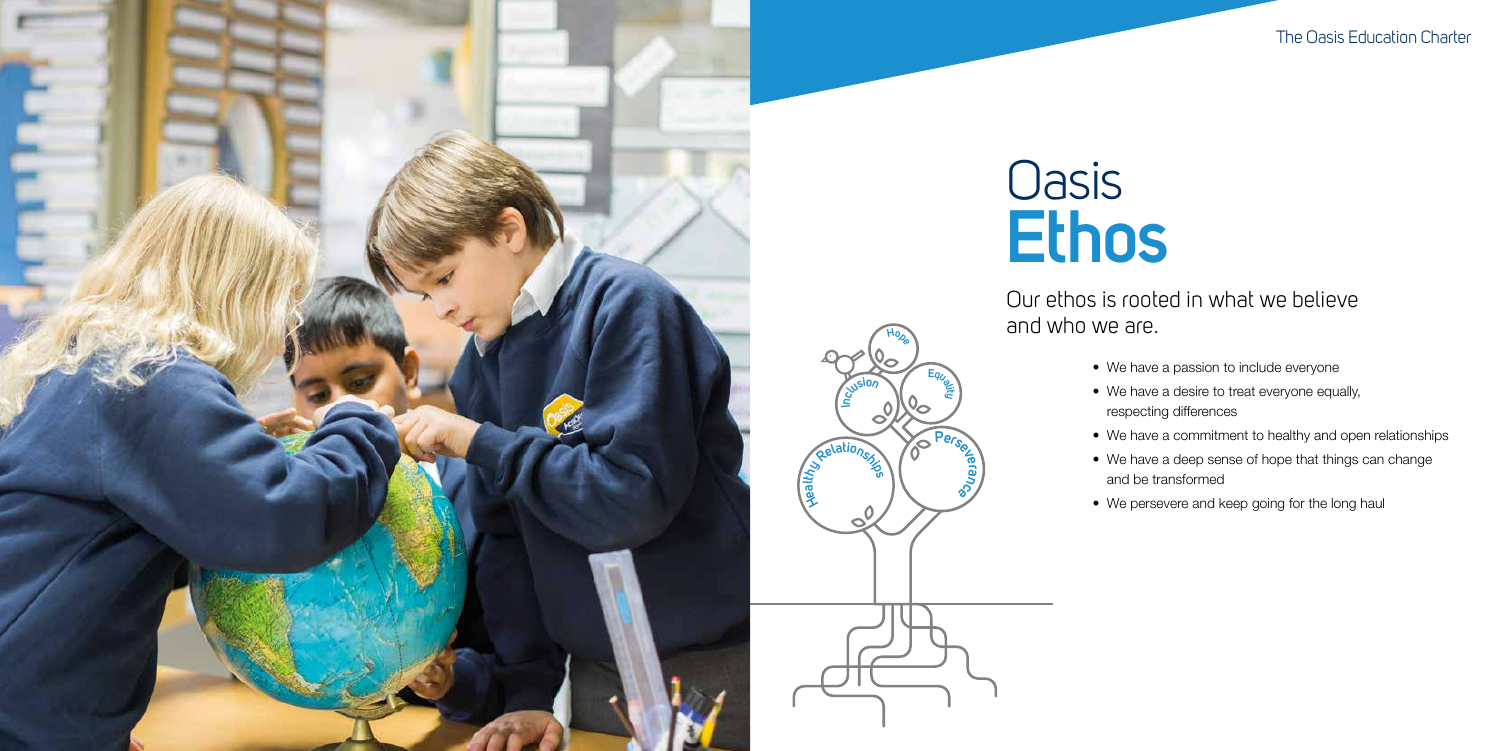### The Oasis Education Charter



The foundation of our students' learning is made up of five integrated objectives:

## **Oasis Learning**

- We develop competence, striving for excellence in skills, knowledge and qualifications
- We foster character and self-belief and encourage our students and staff to become the best versions of themselves
- We embrace community, advocating the value of living interdependently with others
- We equip our students and staff to be engaged local and global citizens who strive for a better society
- We nurture and empower a life-long passion for learning in all the people we serve

# **Oasis People**

The purpose of education is to understand what it means to be human - living intentionally and asking two key questions: Who am I? Who am I becoming?



• We believe that good relationships are at the heart of

- everything we do
- the Oasis ethos
- 

• We support and encourage each other in championing

• We work, learn and develop together so that students and staff can share and benefit from everyone's best practice

As an interdependent family, we enjoy exceptional strength and opportunity.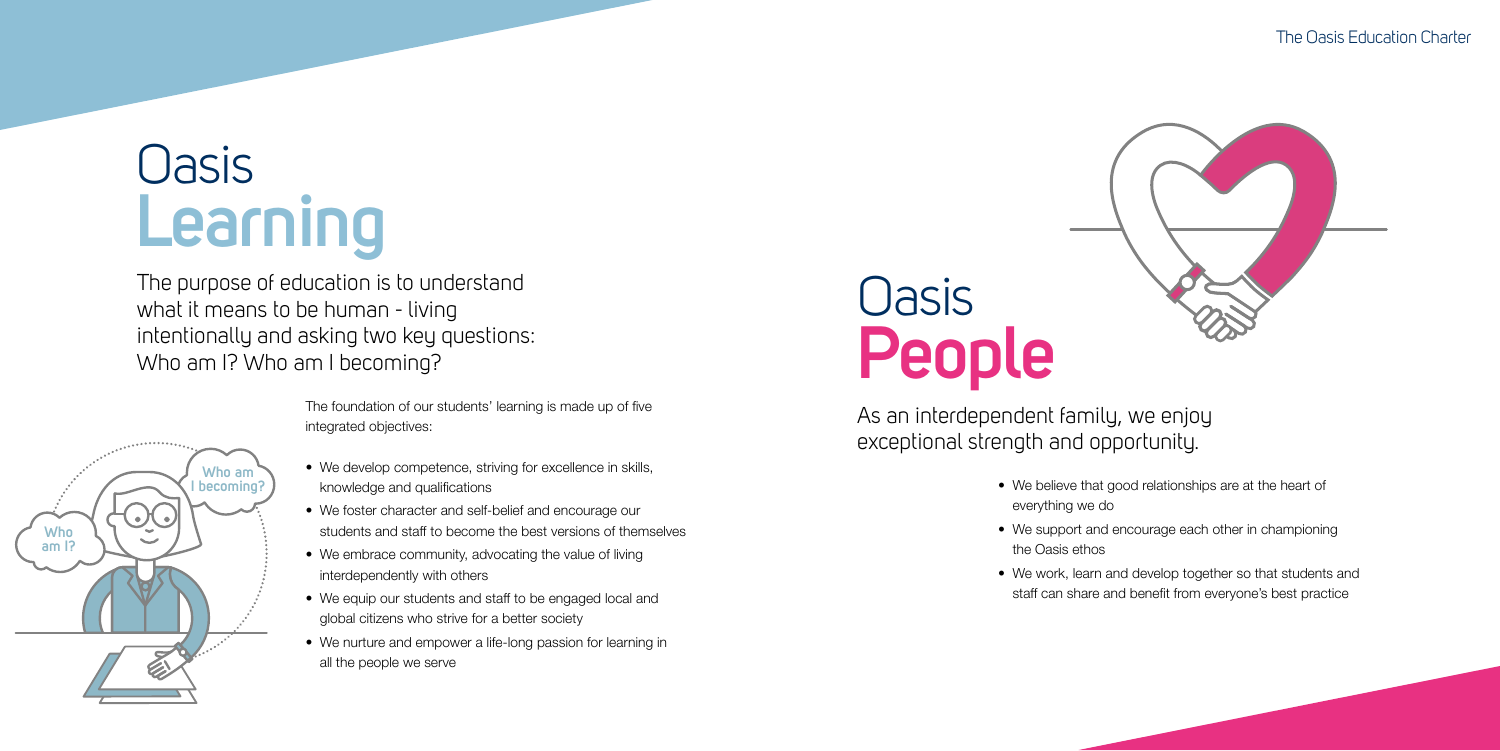### The Oasis Education Charter



# **Oasis Purpose**

- We deliver education in the context of our Hubs
- We create a culture of excellence for all



We work in partnership with our communities to transform lives, where everyone is included, can contribute and is able to reach their God-given potential. We deliver this through an Oasis Hub our model of integrated community development.

## **Oasis Inclusion**

- We believe all our children and young people are precious; we prioritise social inclusion and integration in all we do
- We model and set high aspirations and expectations for every child and young person and member of staff • We provide opportunities and experiences for all of our students, as well as their wider families, giving advantage
- to the disadvantaged

Our vision is driven through a passion and commitment to include everyone.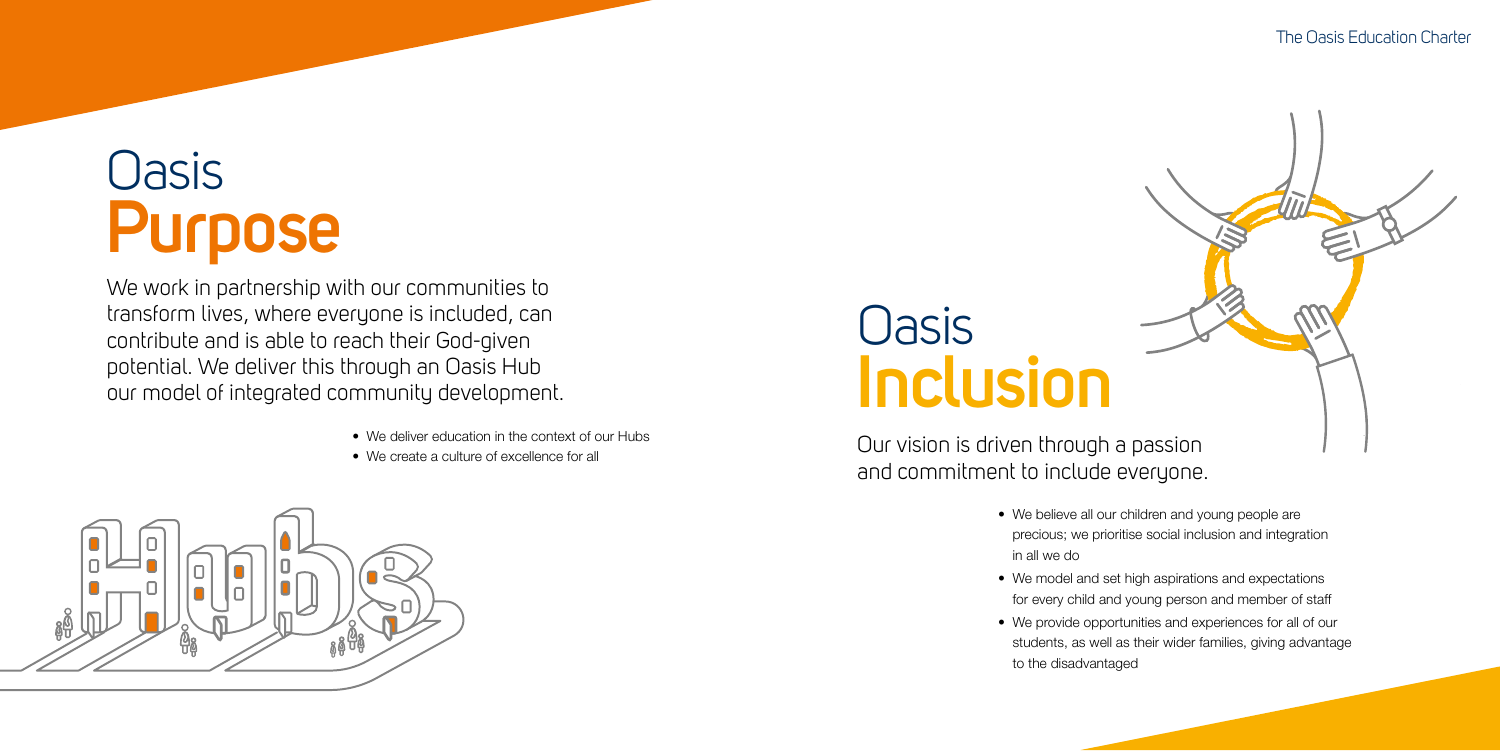- We make great learning the foundation of every lesson
- We design our curriculum to meet the needs of all
- We strive for personal as well as academic and vocational excellence, achieving outcomes that drive social mobility, and give everyone freedom of choice through their lives



## Oasis **Curriculum**

The curriculum is the heart of Oasis's educational provision.

**A number of reference documents support the Oasis Education Charter that are available here: www.oasiscommunitylearning.org**

 $\overline{\text{O}}$ 

U